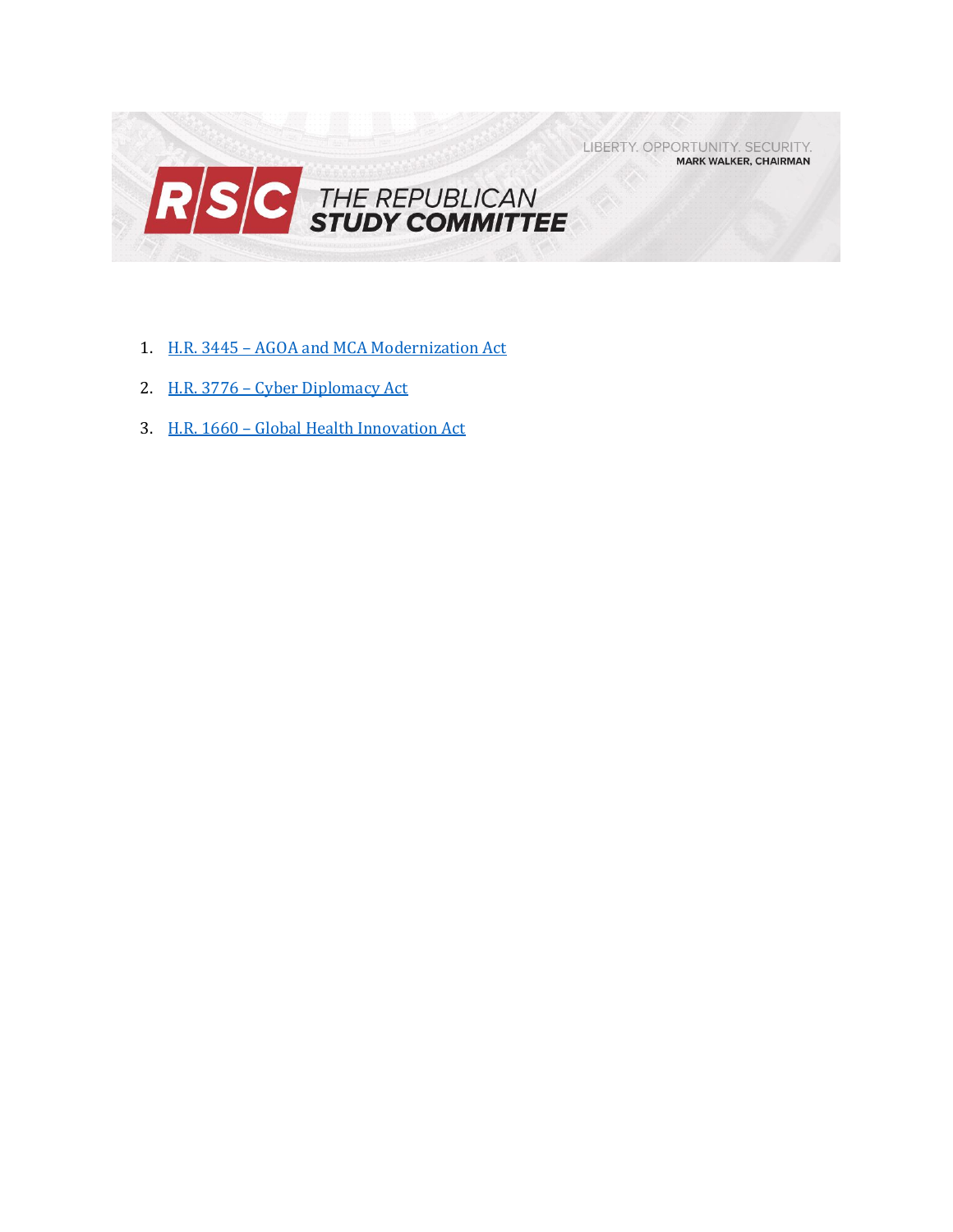## <span id="page-1-0"></span>**H.R. 3445 — AGOA and MCA Modernization Act (Rep. Royce, R-CA)**

**CONTACT:** [Nicholas Rodman,](mailto:nicholas.rodman@mail.house.gov) 202-226-8576

## **FLOOR SCHEDULE:**

Scheduled for consideration on January 17, 2018, under suspension of the rules, which requires a 2/3 vote for passage.

## **TOPLINE SUMMARY:**

[H.R. 3445](http://docs.house.gov/billsthisweek/20180115/HR3445.pdf) would highlight and amend U.S. efforts to promote the African Growth and Opportunity Act, [\(AGOA\)](https://www.trade.gov/agoa/), and amend certain authorities of the Millennium Challenge Corporation [\(MCC\)](https://www.mcc.gov/) in order to improve its effectiveness. More information on AGOA can be found [here](http://rsc-walker.house.gov/files/2015LB/RSC_Legislative_Bulletin_House_Amendment_to_the_Senate_Amendment_to_H_R_1295_the_Trade_Preferences_Extension_Act_June_11_2015.pdf) from the RSC's legislative bulletin on the program's reauthorization in 2015.

## **COST:**

The Congressional Budget Office (CBO) [estimates](https://www.cbo.gov/system/files/115th-congress-2017-2018/costestimate/hr3445.pdf) that implementing the bill would cost less than \$500,000 over the 2018-2022 period, subject to the availability of appropriated funds. Enacting H.R. 3445 would not affect direct spending or revenues; therefore, pay-as-you-go procedures do not apply. CBO estimates that enacting H.R. 3445 would not increase net direct spending or on-budget deficits in any of the four consecutive 10-year periods beginning in 2028.

## **CONSERVATIVE CONCERNS:**

- **Expand the Size and Scope of the Federal Government?** No.
- **Encroach into State or Local Authority?** No.
- **Delegate Any Legislative Authority to the Executive Branch?** No.
- **Contain Earmarks/Limited Tax Benefits/Limited Tariff Benefits?** No.

## **DETAILED SUMMARY AND ANALYSIS:**

H.R. 3445 would make a statement of policy that it is the policy of the United States to support efforts to improve the rule of law, promote free and fair elections, strengthen and expand the private sector, and fight corruption in sub-Saharan Africa; and promote the role of women in social, political, and economic development in sub-Saharan Africa. The bill would direct the President to establish a publicly available website for the collection and dissemination of information regarding AGOA which would include information and technical assistance provided at United States Agency for International Development (USAID) regional trade hubs; and a link to the websites of United States embassies located in eligible sub-Saharan African countries. After each meeting of the United States– Sub-Saharan Africa Trade and Economic Cooperation Forum, the President would be encouraged to publish on the AGOA Website the outcomes of the meeting of the Forum, including any commitments made by member countries and the private sector, and an assessment of progress made with respect to any commitments made by member countries and the private sector from the previous meeting of the Forum.

The President would be directed to develop and implement policies that encourage and facilitate cross-boundary cooperation among eligible sub-Saharan African countries in order to facilitate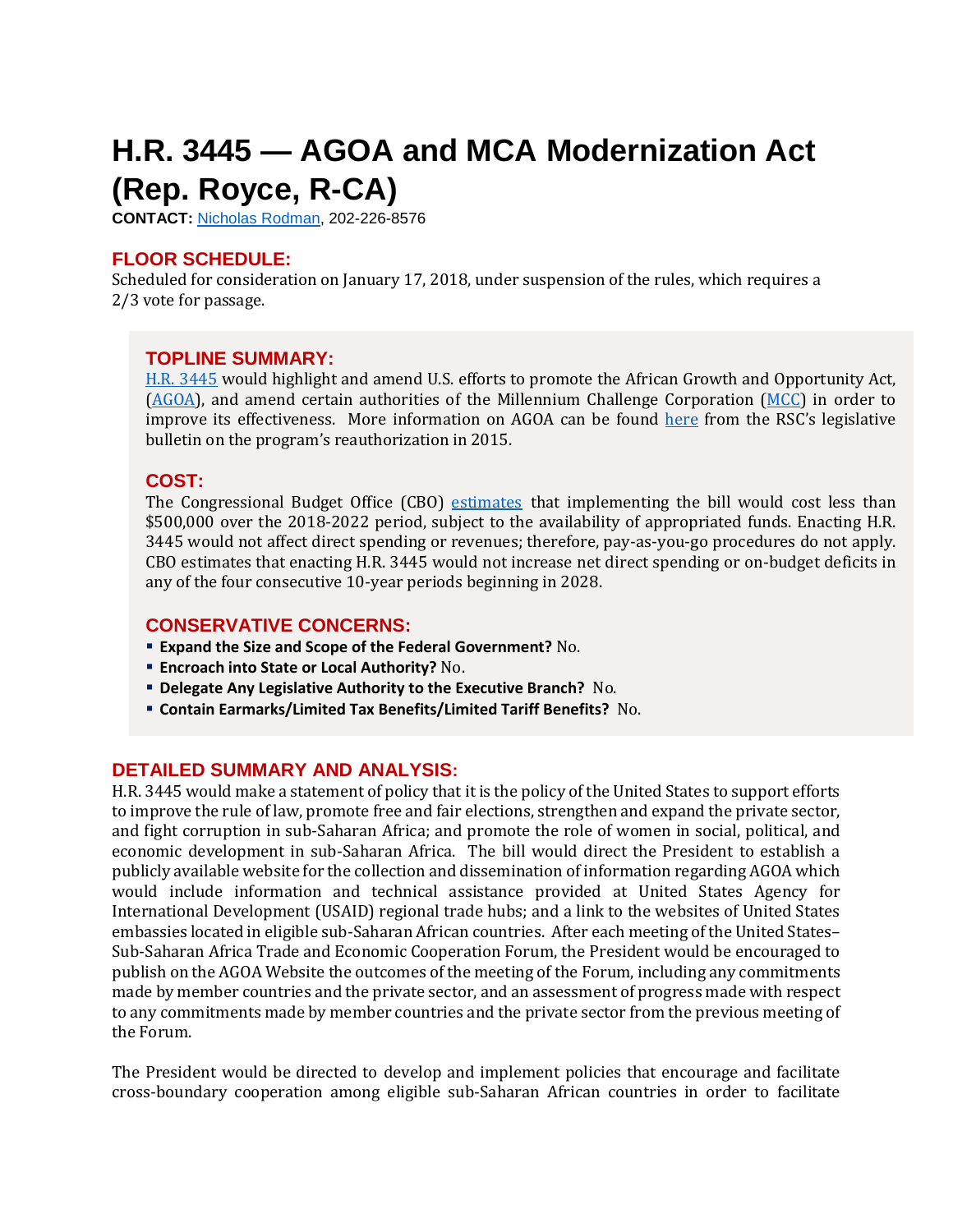trade; and encourage the provision of technical assistance to eligible sub-Saharan African countries to establish and sustain adequate trade capacity development; provide specific training for businesses in eligible sub-Saharan African countries and government trade officials of such countries on accessing the benefits under AGOA and other trade preference programs; provide capacity building for African entrepreneurs and trade associations on production strategies, quality standards, formation of cooperatives, market research, and market development; provide capacity building training to promote diversification of African products and value added processing; and provide capacity building and technical assistance funding for African businesses and institutions to help such businesses and institutions comply with United States counterterrorism initiatives and policies.

The bill would allow candidate country for purposes of eligibility for MCC assistance if the country has a per capita income not greater than the lower middle income country threshold established by the International Bank for Reconstruction and Development, and is among the 75 countries identified by the International Bank for Reconstruction and Development as having the lowest per capita income. A country qualifying for candidate status with a per capita income that changes during the fiscal year such that the country would be reclassified from a low income country to a lower middle income country or from a lower middle income country to a low income country would retain its candidacy status in its former income classification for that fiscal year and the two subsequent fiscal years.

The bill would modify a reporting requirement to the MCC's board on the treatment of civil society in an eligible country including any relevant laws governing the formation or establishment of a civil society organization, particularly laws intended to curb the activities of foreign civil society organizations. The bill would further authorize the MCC to enter into a concurrent compact with a candidate country if one or both of the compacts are or will be for purposes of regional economic integration, increased regional trade, or cross-border collaborations; and the MCC Board determines that the country is making considerable and demonstrable progress in implementing the terms of the existing compact.

None of the funds authorized to carry out the legislation would be available for assistance to a country that does not qualify as a candidate country for the fiscal year during which such assistance is provided. H.R. 3445 would direct the MCC Board to submit a study to Congress that assesses the feasibility and desirability of developing partnerships at the subnational level within candidate countries that would be complementary to, and, concurrent with, any MCC national-level or regional investments.

The House report (H. Rept. 115-484) accompanying H.R. 3445 can be found [here.](https://www.gpo.gov/fdsys/pkg/CRPT-115hrpt484/pdf/CRPT-115hrpt484.pdf)

## **COMMITTEE ACTION:**

H.R. 3445 was introduced on July 27, 2017, and was referred to the House Committee on Foreign Affairs. On [September 28,](https://foreignaffairs.house.gov/markup/markup-h-res-422-h-r-425-h-r-1196-h-r-2658-h-r-3320-h-r-3329-h-r-3342-h-r-3445/) 2017, the bill was ordered to be reported by voice vote.

## **ADMINISTRATION POSITION:**

A Statement of Administration Policy is not available.

## **CONSTITUTIONAL AUTHORITY:**

According to the sponsor: "Congress has the power to enact this legislation pursuant to the following: Article I, section 8 of the Constitution of the United States." No enumerating clause was listed.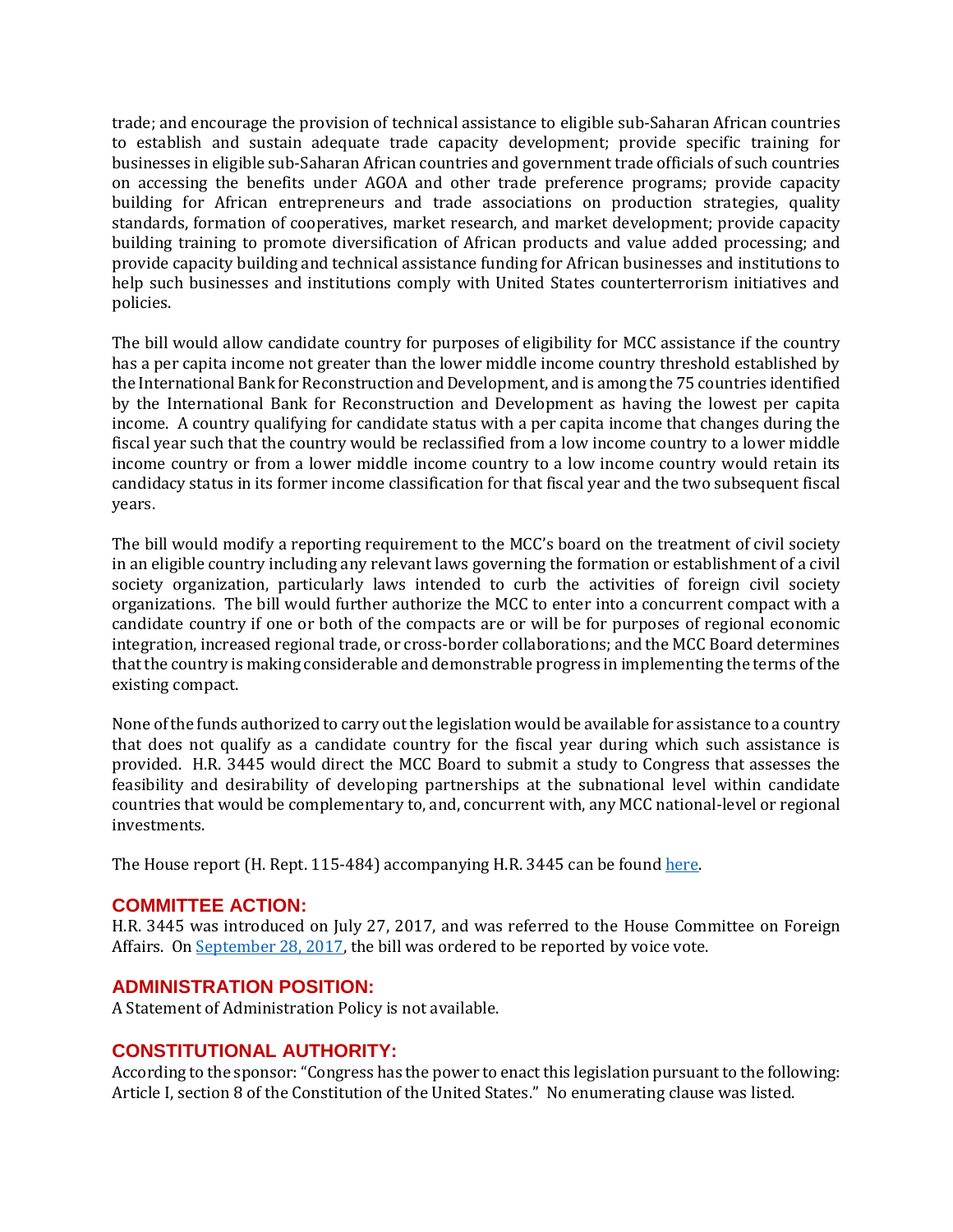# <span id="page-3-0"></span>**H.R. 3776 — Cyber Diplomacy Act (Rep. Royce, R-CA)**

**CONTACT:** [Nicholas Rodman,](mailto:nicholas.rodman@mail.house.gov) 202-226-8576

## **FLOOR SCHEDULE:**

Scheduled for consideration on January 17, 2018, under suspension of the rules, which requires a 2/3 vote for passage.

## **TOPLINE SUMMARY:**

[H.R. 3776](http://docs.house.gov/billsthisweek/20180115/HR3776.pdf) would codify several Department of State responsibilities related to cyber initiatives and would authorize the establishment of an Office of Cyber Issues within the department.

## **COST:**

The Congressional Budget Office (CBO) [estimates](https://www.cbo.gov/system/files/115th-congress-2017-2018/costestimate/hr3776.pdf) that implementing the reporting requirements under H.R. 3776 would cost less than \$500,000 over the 2018-2022 period; such spending would be subject to the availability of appropriated funds. Enacting H.R. 3776 would not affect direct spending or revenues; therefore, pay-as-you-go procedures do not apply.

#### **CONSERVATIVE CONCERNS:**

- **Expand the Size and Scope of the Federal Government?** No.
- **Encroach into State or Local Authority?** No.
- **Delegate Any Legislative Authority to the Executive Branch?** No.
- **Contain Earmarks/Limited Tax Benefits/Limited Tariff Benefits?** No.

#### **DETAILED SUMMARY AND ANALYSIS:**

H.R. 3776 would declare that it is the policy of the United States to work internationally with allies and other partners to promote an open, interoperable, reliable, unfettered, and secure Internet governed by the multi-stakeholder model which promotes human rights, democracy, and rule of law, including freedom of expression, innovation, communication, and economic prosperity, while respecting privacy and guarding against deception, fraud, and theft.

The bill would establish an Office of Cyber Issues within the Department of State. The head of the office would serve as the principal cyber-policy official within the senior management of the Department of State and advisor to the Secretary of State for cyber issues; lead the Department of State's diplomatic cyberspace efforts generally, including relating to international cybersecurity, Internet access, Internet freedom, digital economy, cybercrime, deterrence and international responses to cyber threats; promote an open, interoperable, reliable, unfettered, and secure information and communications technology infrastructure globally; represent the Secretary of State in interagency efforts to develop and advance the United States international cyberspace policy; coordinate within the Department of State and with other components of the United States Government cyberspace efforts and other relevant functions, including countering terrorists' use of cyberspace; and act as liaison to public and private sector entities on relevant cyberspace issues. The head of the office would report to the Under Secretary for Political Affairs or official holding a higher position in the Department of State.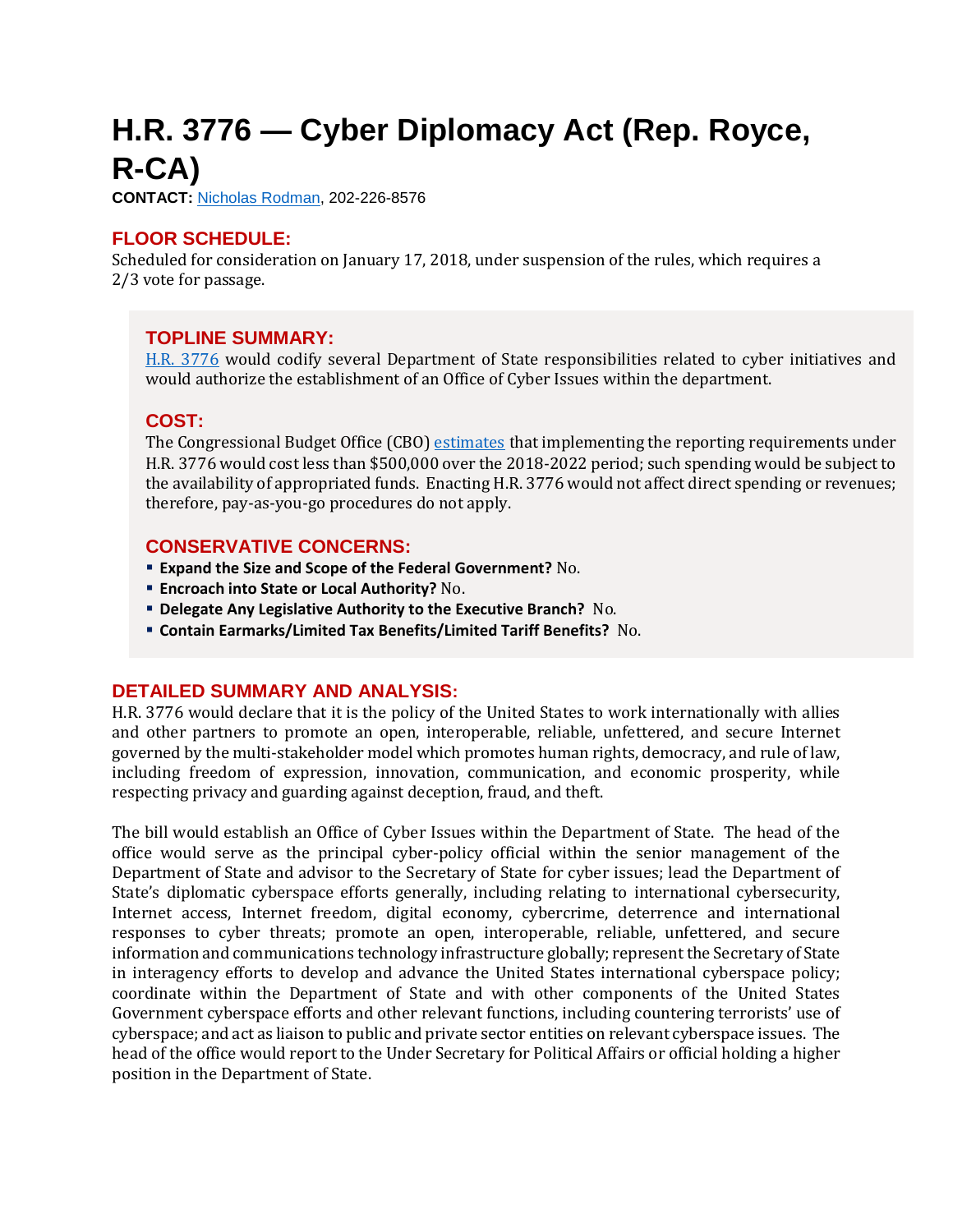The president would be encouraged to enter into executive arrangements with foreign governments that support the United States international cyberspace policy. The text of any executive arrangement entered into by the United States would be transmitted to Congress not later than five days after such arrangement is signed or otherwise agreed to.

H.R. 3776 would require the Secretary of State, in coordination with the heads of other relevant Federal departments and agencies, to produce a strategy relating to United States international policy with regard to cyberspace, including: a review of actions and activities undertaken to support the United States international cyberspace policy; a plan of action to guide the diplomacy of the Department of State with regard to foreign countries, including conducting bilateral and multilateral activities to develop the norms of responsible international behavior in cyberspace, and a status review of existing efforts in multilateral fora to obtain agreements on international norms in cyberspace. The bill would additionally amend a reporting requirement to the Annual Country Reports on Human Rights Practices to include an assessment of freedom of expression with respect to electronic information in each foreign country, including an assessment of the extent to which government authorities in each country inappropriately attempt to filter, censor, or otherwise block or remove nonviolent expression of political or religious opinion or belief via the internet, including electronic mail, as well as a description of the means by which such authorities attempt to block or remove such expression, as well as other specified data.

## **COMMITTEE ACTION:**

H.R. 3776 was introduced on September 14, 2017, and was referred to the House Committee on Foreign Affairs. On [November 15, 2017,](https://foreignaffairs.house.gov/markup/markup-h-res-336-h-res-401-h-res-407-h-r-1164-h-r-1415-h-r-2712-h-r-3542-h-r-3776-h-con-res-90/) the bill was ordered to be reported in the nature of a substitute (amended) by voice vote.

## **ADMINISTRATION POSITION:**

A Statement of Administration Policy is not available.

## **CONSTITUTIONAL AUTHORITY:**

According to the sponsor: "Congress has the power to enact this legislation pursuant to the following: Article I, Section 8." No specific enumerating clause was listed.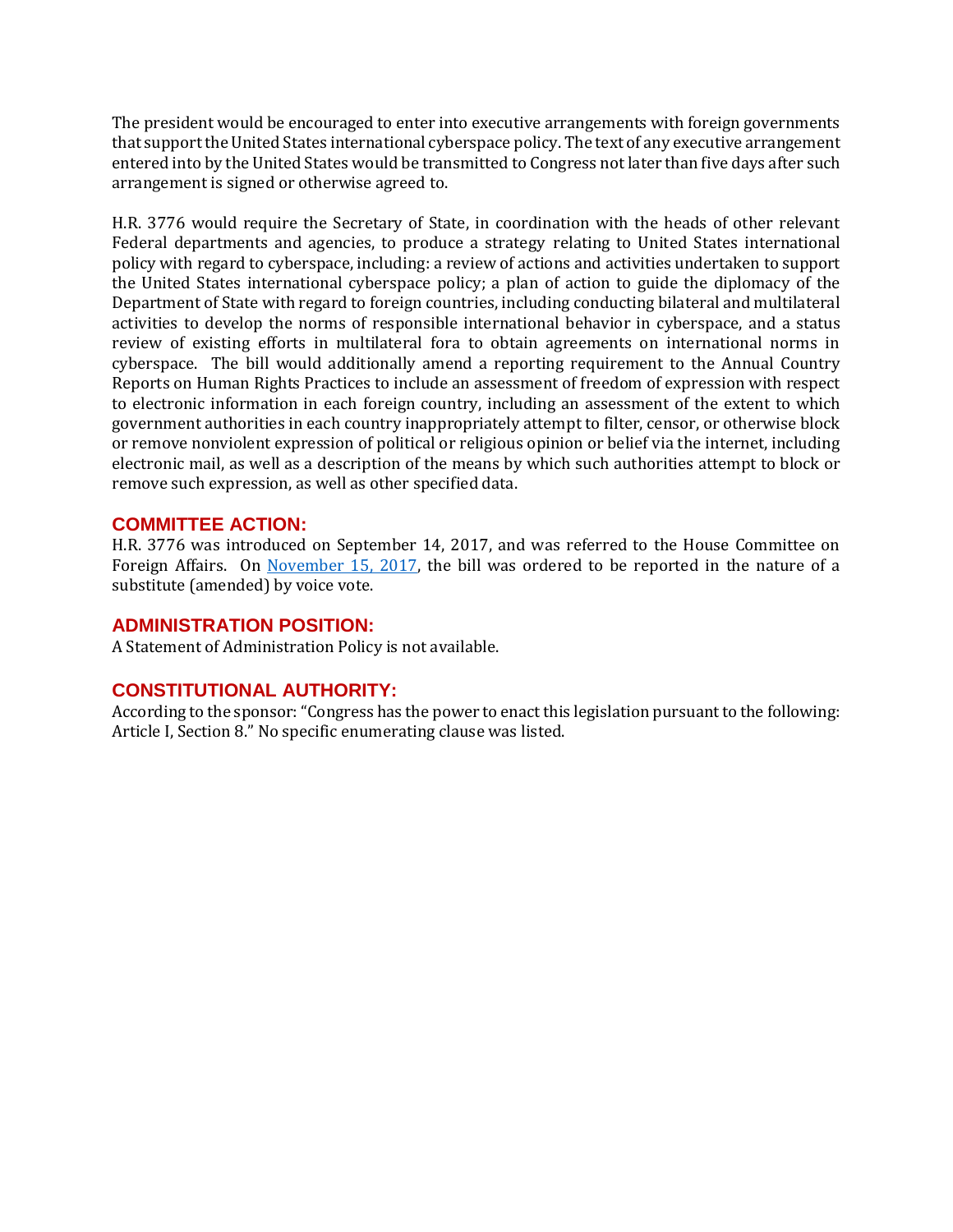## <span id="page-5-0"></span>**H.R. 1660 — Global Health Innovation Act (Rep. Sires, D-NJ)**

**CONTACT:** [Nicholas Rodman,](mailto:nicholas.rodman@mail.house.gov) 202-226-8576

## **FLOOR SCHEDULE:**

Scheduled for consideration on January 17, 2018, under suspension of the rules, which requires a 2/3 vote for passage.

## **TOPLINE SUMMARY:**

H.R. [1660](http://docs.house.gov/billsthisweek/20180115/HR1660.pdf) would direct the Administrator of the United States Agency for International Development (USAID) to submit a report on the development and use of global health innovations in the agency's programs, projects, and activities.

## **COST:**

The Congressional Budget Office (CBO) [estimates](https://www.cbo.gov/system/files/115th-congress-2017-2018/costestimate/hr1660.pdf) that implementing the bill would cost less than \$500,000 over the 2018-2022 period; such spending would be subject to the availability of appropriated funds. Enacting H.R. 1660 would not affect direct spending or revenues; therefore, pay-as-you-go procedures do not apply. CBO estimates that enacting H.R. 1660 would not increase net direct spending or on-budget deficits in any of the four consecutive 10-year periods beginning in 2028.

## **CONSERVATIVE CONCERNS:**

- **Expand the Size and Scope of the Federal Government?** No.
- **Encroach into State or Local Authority?** No.
- **Delegate Any Legislative Authority to the Executive Branch?** No.
- **Contain Earmarks/Limited Tax Benefits/Limited Tariff Benefits?** No.

## **DETAILED SUMMARY AND ANALYSIS:**

H.R. 1660 would require the USAID Administrator to submit a report to Congress on the development and use of global health innovations in the agency's programs, projects, and activities. The report would include a description of the extent to which global health include drugs, diagnostics, devices, vaccines, electronic and mobile health technologies, and related behavior change and service delivery innovations; how innovation has advanced USAID's commitments to achieving an HIV/AIDS-free generation, ending preventable child and maternal deaths, and protecting communities from infectious diseases, as well as furthered by the Global Health Strategic Framework. The report would further include information on how the agency, both independently and with partners, donors, and public-private partnerships, is leveraging United States investments to achieve greater impact in health innovation; as well as descriptions of collaboration and coordination with other Federal departments and agencies, including the Centers for Disease Control and Prevention, in support of global health product development, and of how the agency is coordinating and aligning global health innovation activities between the Global Development Lab, the Center for Accelerating Innovation and Impact, and the Bureau for Global Health.

## **COMMITTEE ACTION:**

H.R. 1660 was introduced on March 21, 2017, and was referred to the House Committee on Foreign Affairs. On [September 28, 2017,](https://foreignaffairs.house.gov/markup/markup-h-res-422-h-r-425-h-r-1196-h-r-2658-h-r-3320-h-r-3329-h-r-3342-h-r-3445/) the bill was ordered to be reported by voice vote.